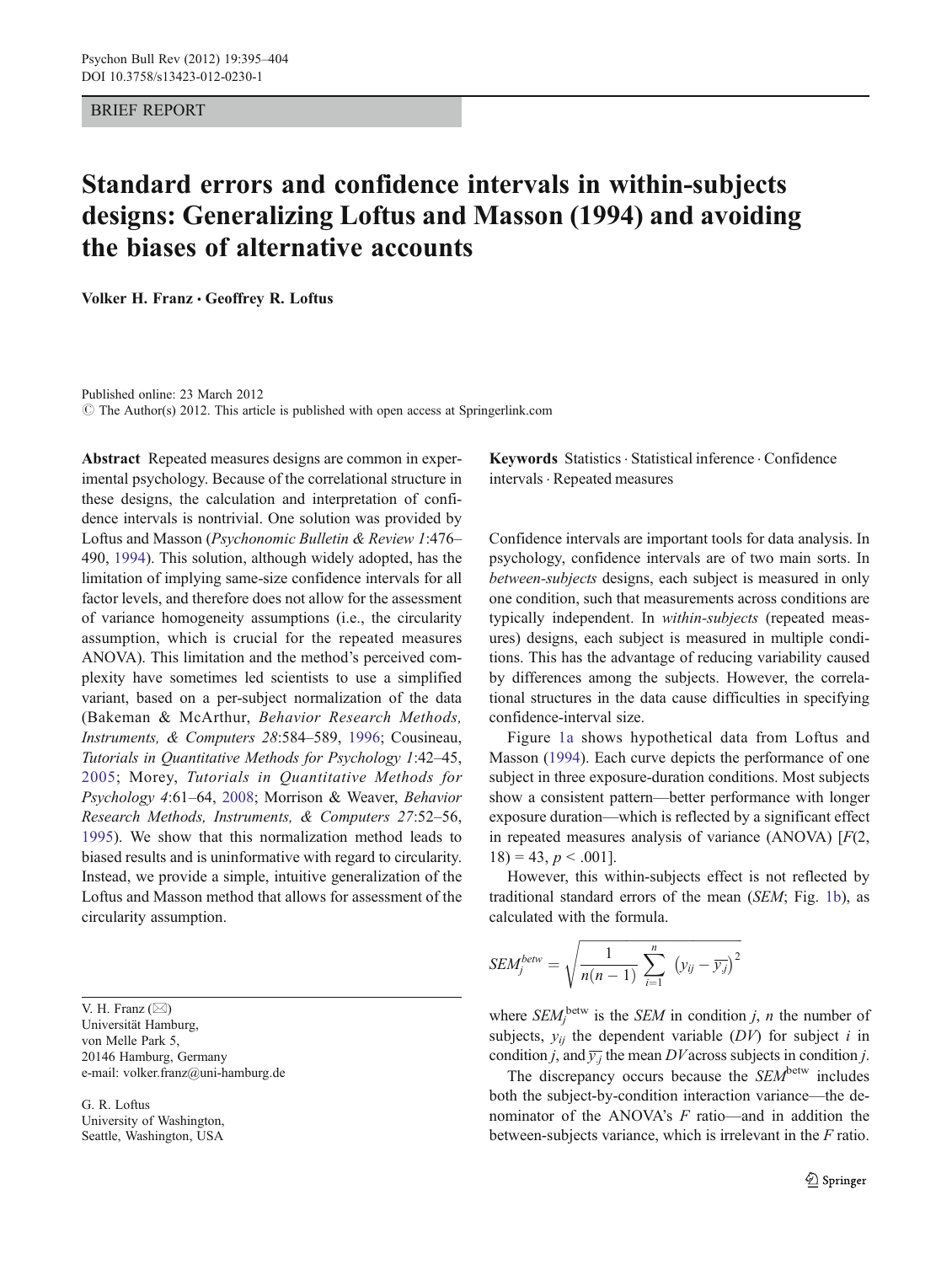<span id="page-1-0"></span>

Fig. 1 Hypothetical data of Loftus and Masson [\(1994](#page-9-0)). (a) Individual data: Each subject performs a task under three exposure durations (1 s, 2 s, and 5 s). Although the subjects vary in their overall performance, there is a clear within-subjects pattern: All subjects improve with longer exposure duration. (b) The between-subjects  $SEM^{\text{between}}$  values don't reflect this within-subjects pattern, because the large betweensubjects variability hides the within-subjects variability. (c)  $SEM^{L&M}$ , as calculated by the Loftus and Masson method, adequately reflects the within-subjects pattern. (d) The normalization method: First, the data are normalized (e). Second, traditional SEMs are calculated across the

normalized values, resulting in  $SEM<sup>norm</sup>$ . (f) Our suggestion for a compact display of the data. Error bars with long crossbars correspond to SEM<sup>L&M</sup>, and error bars with short crossbars to SEM<sup>pairedDiff</sup> (scaled by the factor  $1/\sqrt{2}$ ; see main text). The fact that the *SEM*<sup>pairedDiff</sup> values are almost equal to those of  $SEM^{L&M}$  indicates that there is no serious violation of circularity. (g) Pairwise differences between all conditions and the corresponding  $SEM^{\text{airedDiff}}$ s. Error bars depict  $\pm 1$  *SEMs* as calculated by the different methods. Numbers below the error bars are the numerical values of the SEMs

In our example, subjects show highly variable overall performance, which hides the consistent pattern of withinsubject effects. This is common: The between-subjects variability is typically larger than the subject-by-condition interaction variability. Therefore, the  $SEM^{\text{between}}$  is inappropriate for assessing within-subjects effects. Before discussing solutions to this shortcoming, we will offer some general comments about error bars.

## Error bars

Error bars reflect measurement uncertainty and can have different meanings. For example, they can correspond to SEMs, standard deviations, confidence intervals, or the more recently proposed inferential confidence intervals (Goldstein

& Healy, [1995](#page-9-0); Tryon, [2001\)](#page-9-0). Each of these statistics stresses one aspect of the data, and each has its virtues. For example, standard deviations might be the first choice in a clinical context where the focus is on a single subject's performance. In experimental psychology, the most-used statistic is the SEM. For simplicity, we will therefore focus on the SEM, although all of our results can be expressed in terms of any related statistic.

To better understand the SEM, it is helpful to recapitulate two simple "rules of eye" for the interpretation of SEMs. The rules, which we will call the 2- and 3-SEM rules, respectively, are equivalent to Cumming and Finch's ([2005](#page-9-0)) Rules 6 and 7. First, if a single mean (based on  $n \geq 10$  measurements) is further from a theoretical value (typically zero) than  $\sim$ 2 SEMs, this mean is significantly different (at  $\alpha = .05$ ) from the theoretical value. Second, if two means (both based on  $n \geq$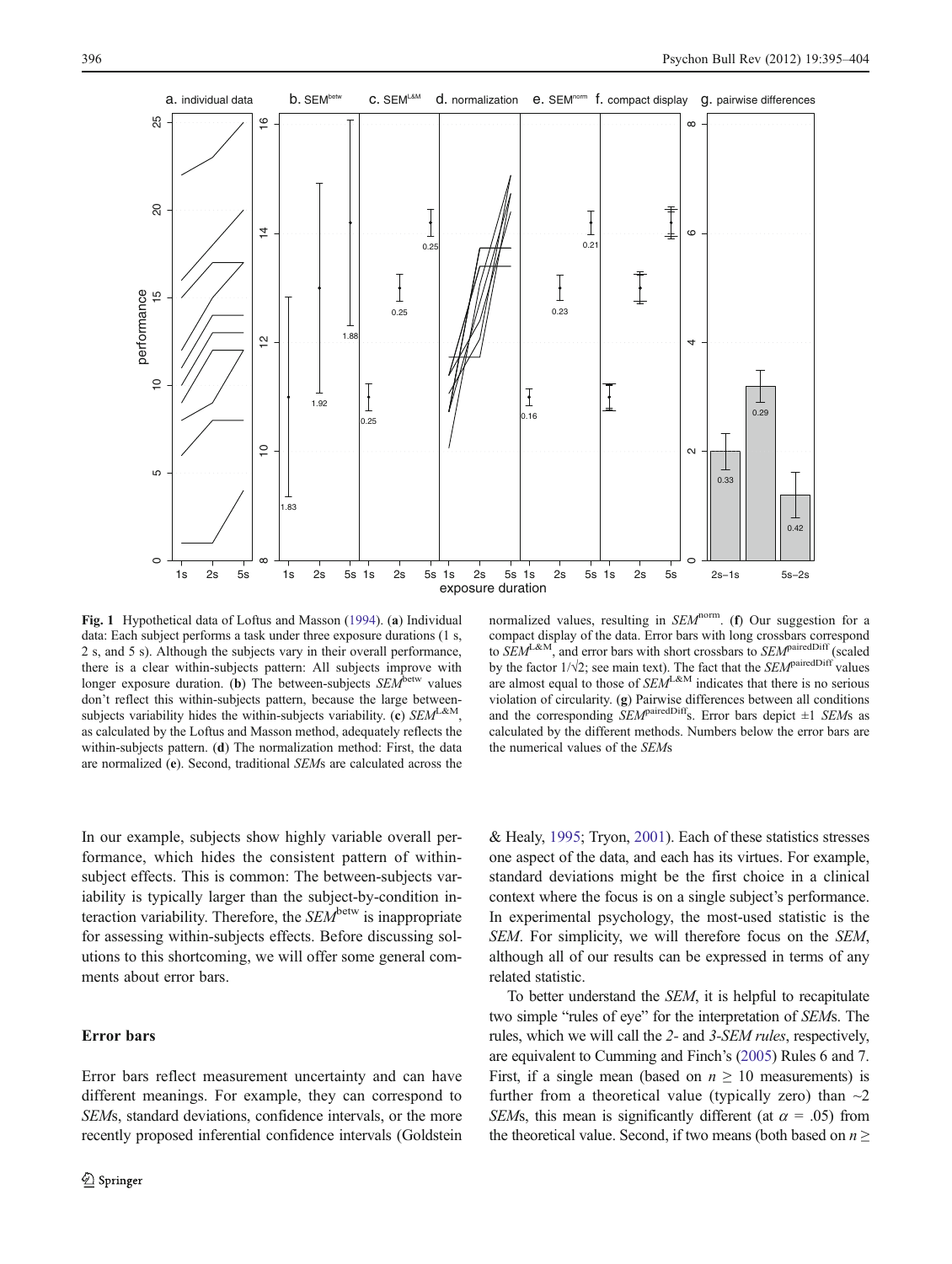10 measurements) in a between-subjects design with approximately equal SEMs are further apart than  $\sim$ 3 SEMs, these means are significantly different from one another (at  $\alpha = .05$ ).<sup>1</sup>

#### Loftus and Masson [\(1994](#page-9-0)) method

Loftus and Masson [\(1994](#page-9-0)) offered a solution to the problem that  $SEM$ <sup>betw</sup> hides within-subject effects (Fig. [1c](#page-1-0)). The  $SEM^{L&M}$  is based on the pooled error term of the repeated measures ANOVA and constructed such that the 3-SEM rule can be applied when interpreting differences between means. This central feature makes the  $SEM^{L&M}$  in a repeated measures design behave analogously to the  $SEM^{\text{betw}}$  in a between-subjects design.<sup>2</sup>

## Normalization method

Although widely accepted, Loftus and Masson's [\(1994\)](#page-9-0) method has two limitations: (a) By using the pooled error term, the method assumes circularity, which to a repeated measures design is what the homogeneity of variance (HOV) is to a between-subjects design. Consequently, all  $SEM^{L&M}$ s are of equal size. This is different from between-subjects designs, in which the relative sizes of the values of  $SEM^{\text{between}}$  allow for judgments of the HOVassumption. (b) The formulas by Loftus and Masson ([1994\)](#page-9-0) are sometimes perceived as unnecessarily complex (Bakeman & McArthur, [1996\)](#page-9-0).

Therefore, Morrison and Weaver ([1995\)](#page-9-0), Bakeman and McArthur ([1996](#page-9-0)), Cousineau [\(2005\)](#page-9-0), and Morey ([2008](#page-9-0)) suggested a simplified method that we call the normalization method. It is based on an illustration of the relationship between within- and between-subjects variances used by Loftus and Masson  $(1994)$ .<sup>3</sup> Proponents of the normalization method argue that it is simple and allows for judgment of the assumption of circularity.

The normalization method consists of two steps. First, the data are normalized (Fig. [1d](#page-1-0)). That is, the overall performance levels for all subjects are equated without changing the pattern of within-subjects effects. Normalized scores are calculated as

$$
w_{ij} = y_{ij} - (\overline{y_{i.}} - \overline{y_{..}})
$$

where *i* and *j* index the subject and factor levels;  $w_{ij}$  and  $y_{ij}$ represent normalized and raw scores, respectively;  $\overline{y_i}$  is the mean score for subject i, averaged across all conditions; and  $\overline{y}$  is the grand mean of all scores. Second, the normalized scores  $w_{ii}$  are treated as if they were from a between-subjects design. The rationale is that the irrelevant between-subjects differences are removed, such that now standard computations and the traditional SEM formula can be used on the normalized scores:

$$
SEM_j^{norm} = \sqrt{\frac{1}{n(n-1)}\sum_{i=1}^n (w_{ij} - \overline{w_j})^2}
$$

with  $SEM_j^{\text{norm}}$  being the  $SEM_j^{\text{norm}}$  in condition j and n the number of subjects. The resulting SEM<sup>norm</sup>s are shown in Fig. [1e](#page-1-0).

The normalization method seems appealing in its simplicity. All that is required is to normalize the withinsubjects data, and then standard methods from betweensubjects designs can be used. However, this method underestimates the SEMs and does not allow for an assessment of circularity.

## Problem 1 of the normalization method: SEMs are too small

Figures. [1c](#page-1-0) and [1e](#page-1-0) illustrate this problem: all  $SEM<sup>norm</sup>$ values are smaller than  $SEM^{L&M}$ . This is a systematic bias that occurs because the normalized data, although correlated, are treated as uncorrelated. Consequently, the pooled SEM<sup>norm</sup> underestimates the SEM<sup>L&M</sup> by a factor of  $\sqrt{\frac{J-1}{J}}$ (with  $J$  being the number of factor levels).<sup>4</sup> Morey [\(2008](#page-9-0)) derived this relationship and also suggested that the  $SEM<sup>norm</sup>$  be corrected. However, this is not a complete solution, because the method still leads to an erroneous view of what circularity means.

<sup>&</sup>lt;sup>1</sup> For simplicity, the 3-SEM rule treats all comparisons as a-priori contrasts and does not take into account problems of multiple testing. Below we provide an example of Bonferroni correction for post-hoc testing. Similarly, one could calculate confidence intervals based on Tukey's range test or similar statistics.<br><sup>2</sup> Note that the  $SEM^{\text{L@M}}$  only provides information about the *differ*-

ences among within–subject levels. It does not provide information about the *absolute value* of the  $DY$ , for which  $SEM^{\text{between}}$  would be appropriate. It is, however, rare in psychology that absolute values are of interest.

<sup>&</sup>lt;sup>3</sup> Unfortunately, this illustration has led to some confusion. Although it provides a valid description of the error term in the repeated measures ANOVA, it suggests that the Loftus and Masson [\(1994](#page-9-0)) method was based on normalized scores, which is not true. Therefore, the normalization method is not a generalization of the Loftus and Masson method. Also, the critique based on the assumption that the Loftus and Masson method used normalized scores (Blouin & Riopelle, [2005](#page-9-0)) does not apply.

<sup>4</sup> That the normalization method is biased might confuse some readers, because they remember that we can represent a within-subjects ANOVA as a between-subjects ANOVA on the normalized scores (Maxwell & Delaney, [2000](#page-9-0), p. 472, note 5 of chap. 11). However, to obtain a correct  $F$  test, we would need to deviate from the betweensubjects ANOVA by adjusting the degrees of freedom (Loftus & Loftus, [1988](#page-9-0), digression 13-1, p. 426). This adjustment takes into account that the normalized data are correlated and is not performed by the normalization method.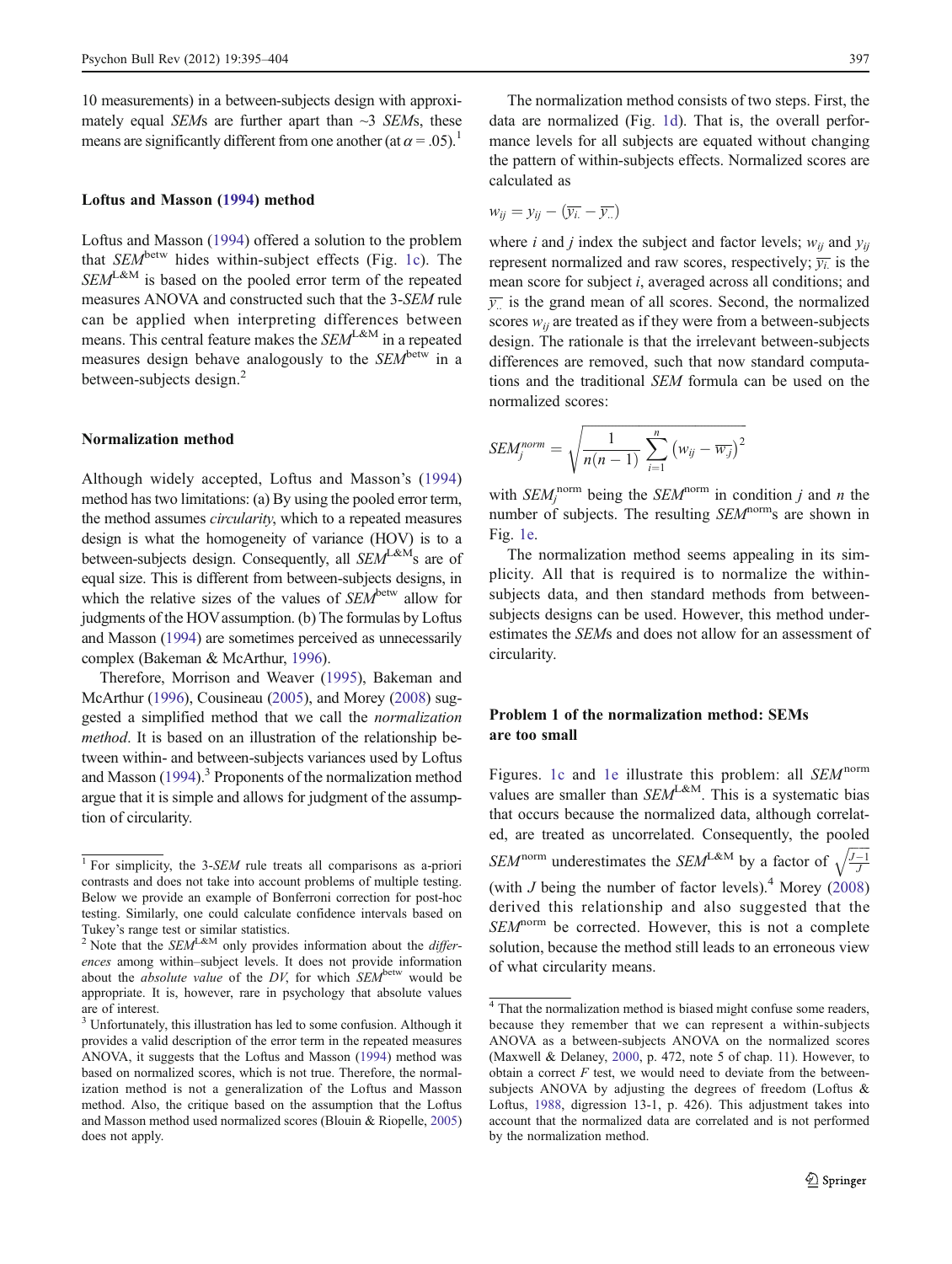## **Circularity**

Between-subjects ANOVA assumes HOV, and we can assess the plausibility of this assumption by judging whether the  $SEM$ <sup>betw</sup> values are of similar size. The corresponding assumption for repeated measures ANOVA is circularity (Huynh & Feldt, [1970;](#page-9-0) Rouanet & Lepine, [1970](#page-9-0)).

Consider the variance–covariance matrix  $\Sigma$  of a repeated measures design. Circularity is fulfilled if and only if an orthonormal matrix **M** exists that transforms  $\Sigma$  into a spherical matrix (i.e., with  $\lambda$  on the main diagonal and zero elsewhere), such that

#### $M\Sigma M' = \lambda I$

where  $\lambda$  is a scalar and I is the identity matrix (cf. Winer, Brown, & Michels, [1991](#page-9-0)). Because of this relationship to sphericity, the circularity assumption is sometimes called the sphericity assumption.

We can reformulate circularity in a simple way: Circularity is fulfilled if and only if the variability of all pairwise differences between factor levels is constant (Huynh & Feldt, [1970](#page-9-0); Rouanet & Lepine, [1970\)](#page-9-0). Therefore, we can assess circularity by examining the variance of the difference between any two factor levels. Depicting the corresponding SEM, which we describe below, is an easy generalization of the Loftus and Masson [\(1994](#page-9-0)) method. Before describing this method, however, we show that the normalization method fails to provide correct information about circularity.

## Problem 2 of the normalization method: Erroneous evaluation of circularity

There are different reasons why the normalization method cannot provide a visual assessment of circularity. For example, testing for circularity requires evaluating the variability of all  $J(J-1)/2$  pairwise differences (*J* being the number of factor levels), while the normalization method yields only J  $SEM<sup>norm</sup>$  values to compare. Also, we can construct examples showing clear violations of circularity that are not revealed by the normalization method.

Figure [2](#page-4-0) shows such an example for one within-subjects factor with four levels. The pairwise differences (Fig. [2d\)](#page-4-0) show small variability between levels A and B and levels C and D, but large variability between levels B and C. The normalization method does not indicate this large circularity violation (Fig. [2c](#page-4-0)). The reason can be seen in Fig. [2b](#page-4-0): Normalization propagates the large B and C variability to conditions A and D. Because conditions A and B don't add much variability themselves, the normalization method creates the wrong impression that circularity holds.

It is instructive to evaluate this example using standard measures of circularity. The Greenhouse–Geisser epsilon (Box, [1954a](#page-9-0), [1954b](#page-9-0); Greenhouse & Geisser, [1959](#page-9-0)) attains its lowest value at maximal violation [here,  $\varepsilon_{\min} = 1/(J - 1) = .33$ ], while a value of  $\varepsilon_{\max} =$ 1 indicates perfect circularity. In our example,  $\varepsilon = .34$ , showing the strong violation of circularity (Huynh & Feldt's, [1976](#page-9-0), epsilon leads to the same value). The Mauchly ([1940](#page-9-0)) test also indicates a significant violation of circularity ( $W = .0001$ ,  $p < .001$ ) and a repeated measures ANOVA yields a significant effect  $[F(3, 57) =$ 3,  $p = .036$ , but only if we—erroneously—assume circularity. If we recognize this violation of circularity and perform the Greenhouse–Geisser or Huynh–Feldt corrections, the effect is not significant (both  $ps = .1$ ). A multivariate ANOVA (MANOVA) also leads to a nonsignificant effect  $[F(3, 17) = 1.89, p = .17]$ . In summary, our example shows that the normalization method can hide serious circularity violations. A plot of the SEM of the pairwise differences, on the other hand, clearly indicates the violation.

#### A better approach: Picturing pairwise differences

As a simple and mathematically correct alternative to the normalization method, we suggest showing all pairwise differences between factor levels with the corresponding SEM (SEM<sup>pairedDiff</sup>), as shown in Figs. [1g](#page-1-0) and [2d](#page-4-0). To the degree that these values of *SEM*<sup>pairedDiff</sup> are variable, there is evidence for violation of circularity. Figure [1g](#page-1-0) shows that for the Loftus and Masson ([1994\)](#page-9-0) data, all  $SEM$ <sup>pairedDiff</sup>s are similar, suggesting no serious circularity violation (which is consistent with standard indices: Greenhouse–Geisser  $\varepsilon$  = .845, Huynh–Feldt  $\varepsilon = 1$ , Mauchly test  $W = .817$ ;  $p = .45$ ).

The values of *SEM*<sup>pairedDiff</sup> are easy to compute, because only the traditional formulas for the SEM of the differences are needed. Consider the levels  $k$  and  $l$  of a repeated measure factor. We first calculate the pairwise differences for each subject  $d_i = y_{ik} - y_{il}$ , then use the traditional formula to calculate the SEM of the mean difference:

$$
SEM_{kl}^{pairedDiff} = \sqrt{\frac{1}{n(n-1)} \sum_{i=1}^{n} (d_i - \overline{d}_i)^2}
$$

This approach is consistent with the Loftus and Masson [\(1994](#page-9-0)) method, because pooling the  $SEM$ <sup>pairedDiff</sup>s results in  $\sqrt{2}SEM^{\text{L&M}}$  (Appendix [A1](#page-8-0)). Therefore, we can use this relationship to calculate the  $SEM^{L&M}$  without the inconvenience of extracting the relevant ANOVA error term from the output of a statistical program (another critique of the Loftus & Masson method: Cousineau, [2005;](#page-9-0) Morey, [2008\)](#page-9-0).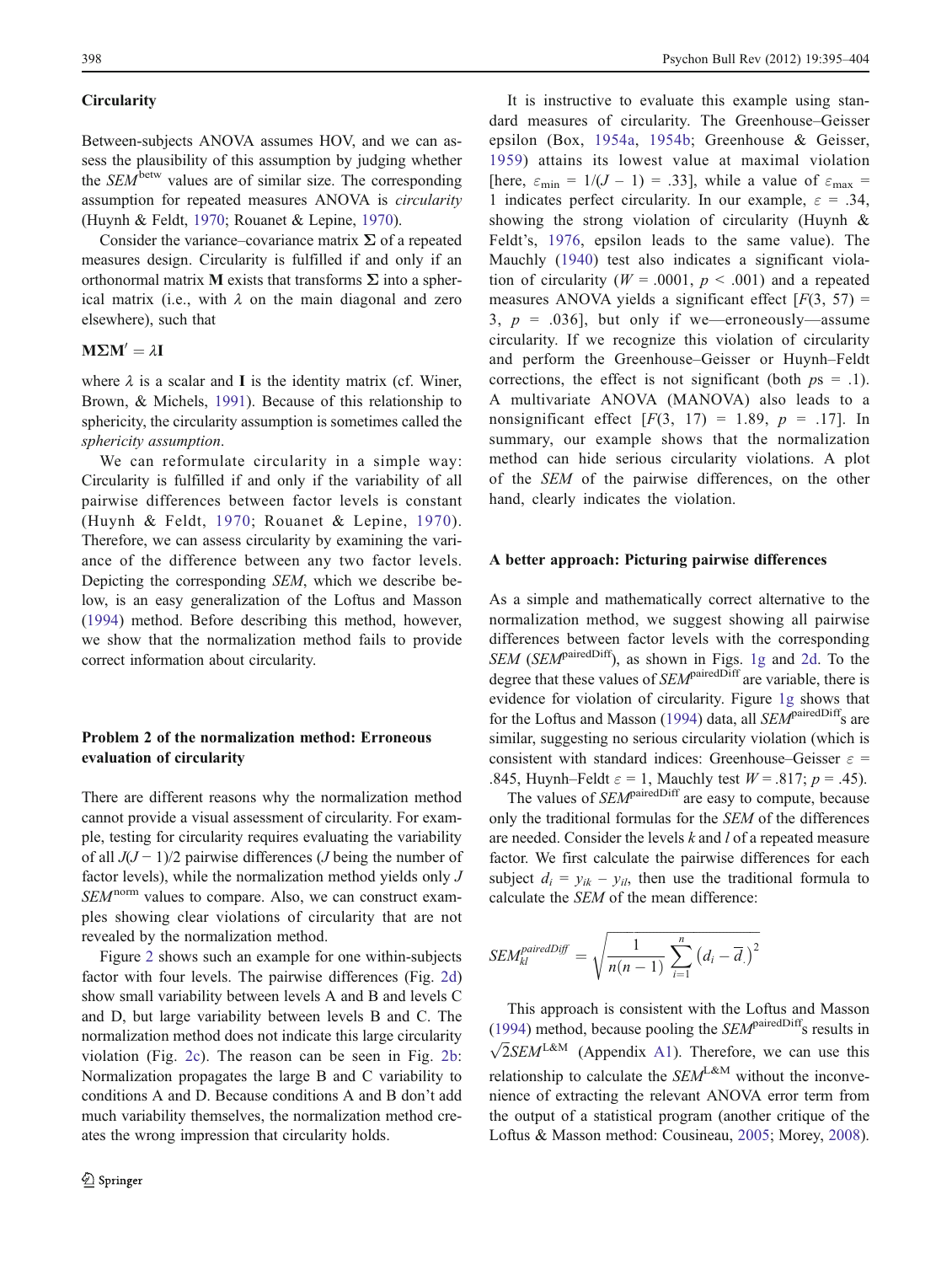<span id="page-4-0"></span>

Fig. 2 Example showing that the normalization method fails to detect serious violations of circularity. (a) Simulated data for a withinsubjects factor with four levels. (b) The normalized data. (c) The normalization method leads to similar SEM<sup>norm</sup> values, thereby not

indicating the violation of circularity. (d) Pairwise differences and the corresponding SEM<sup>pairedDiff</sup>s indicate a large violation of circularity. Error bars depict  $\pm 1$  SEMs as calculated by the different methods. Numbers below the error bars are the numerical values of the SEMs

# Picturing pairwise differences can supplement numeric methods

Figure 3 illustrates how evaluating SEM<sup>pairedDiff</sup> can lead to a surprising result, thereby showing the virtues of our approach. Repeated measures ANOVA shows for these data a clearly nonsignificant result, whether or not we correct for circularity violation  $[F(3, 117) = 1.2, p = .32;$  Greenhouse– Geisser  $\varepsilon$ =.50, p = .30; Huynh–Feldt  $\varepsilon$  = .51, p = .30]. We show that our method nevertheless detects a strong, significant effect and will guide the researcher to the (in this case) more appropriate multivariate methods.

Inspecting Fig. [3c](#page-5-0) for circularity violations shows that between conditions D and C there is a very small SEM<sup>pairedDiff</sup>, indicating that the pairwise difference between these conditions has much less variability than all of the other pairwise differences. Applying the 2-SEM rule indicates that the corresponding difference differs significantly from zero, while no other differences are significant. This is also true, using the Bonferroni correction<sup>5</sup> for multiple testing, as suggested by Maxwell and Delaney ([2000](#page-9-0)).

In short,  $SEM$ <sup>pairedDiff</sup> indicates that there is a strong circularity violation and a strong effect. Univariate repeated measures ANOVA does not detect this effect, even when corrected for circularity violations. MANOVA, on the other

 $\overline{\phantom{a}}$ <sup>5</sup> The Bonferroni correction is this: We have six possible comparisons. Therefore, we need the  $(100 - 5/6)\% = 99.12\%$  criterion of the t distribution with  $(40 - 1) = 39$  degrees of freedom, which is  $t_{\text{crit}} =$ 2.78. Therefore, all SEMs need to be multiplied by this value (instead of 2, as in the 2-SEM rule).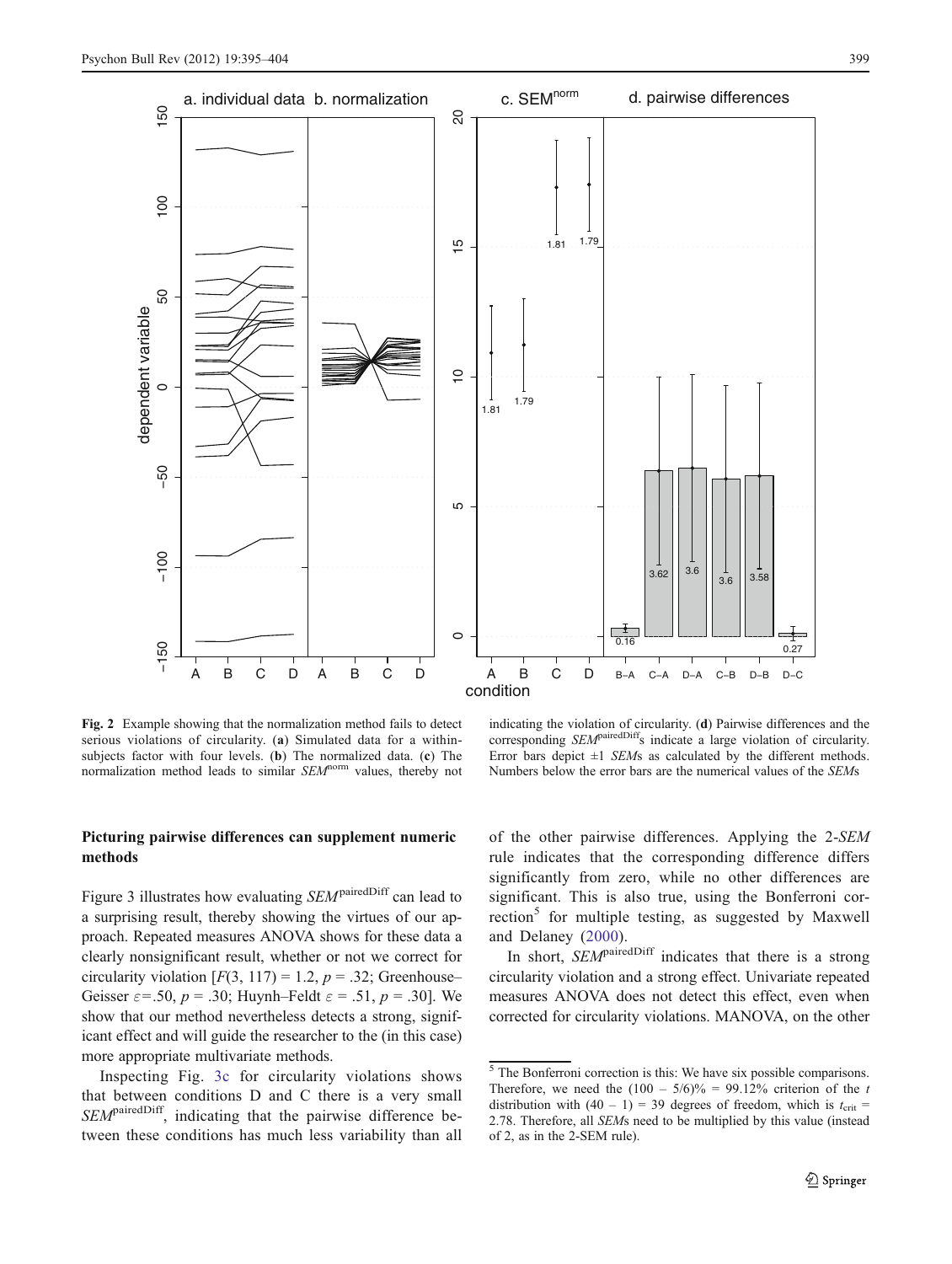<span id="page-5-0"></span>Fig. 3 Example demonstrating the virtues of our approach. (a) Simulated data for a withinsubjects factor with four levels. (b) Means and the corresponding SEM<sup>betw</sup> values. (c) The pairwise differences and corresponding SEM<sup>pairedDiff</sup>s indicate a large violation of circularity. Error bars depict  $\pm 1$ SEMs as calculated by the different methods. Numbers below the error bars are the numerical values of the SEMs



hand, detects the effect  $[F(3, 37) = 98, p < .001]$  and is thereby consistent with the result of our approach.<sup>6</sup>

This example shows that the  $SEM$ <sup>pairedDiff</sup> conveys important information about the correlational structure of the data that can prompt the researcher to use more appropriate methods. No other method discussed in this article would have achieved this.

# Practical considerations when picturing pairwise differences

The example above shows that our approach can help the researcher during data analysis. When presenting data to a general readership, a more compact way of presenting the SEMpairedDiff might be needed, especially for factors

<sup>6</sup> In our example, MANOVA is more appropriate because it does not rely on the assumption of circularity. It has, however, other limitations (mainly for small sample sizes) such that it cannot simply replace univariate ANOVA in general.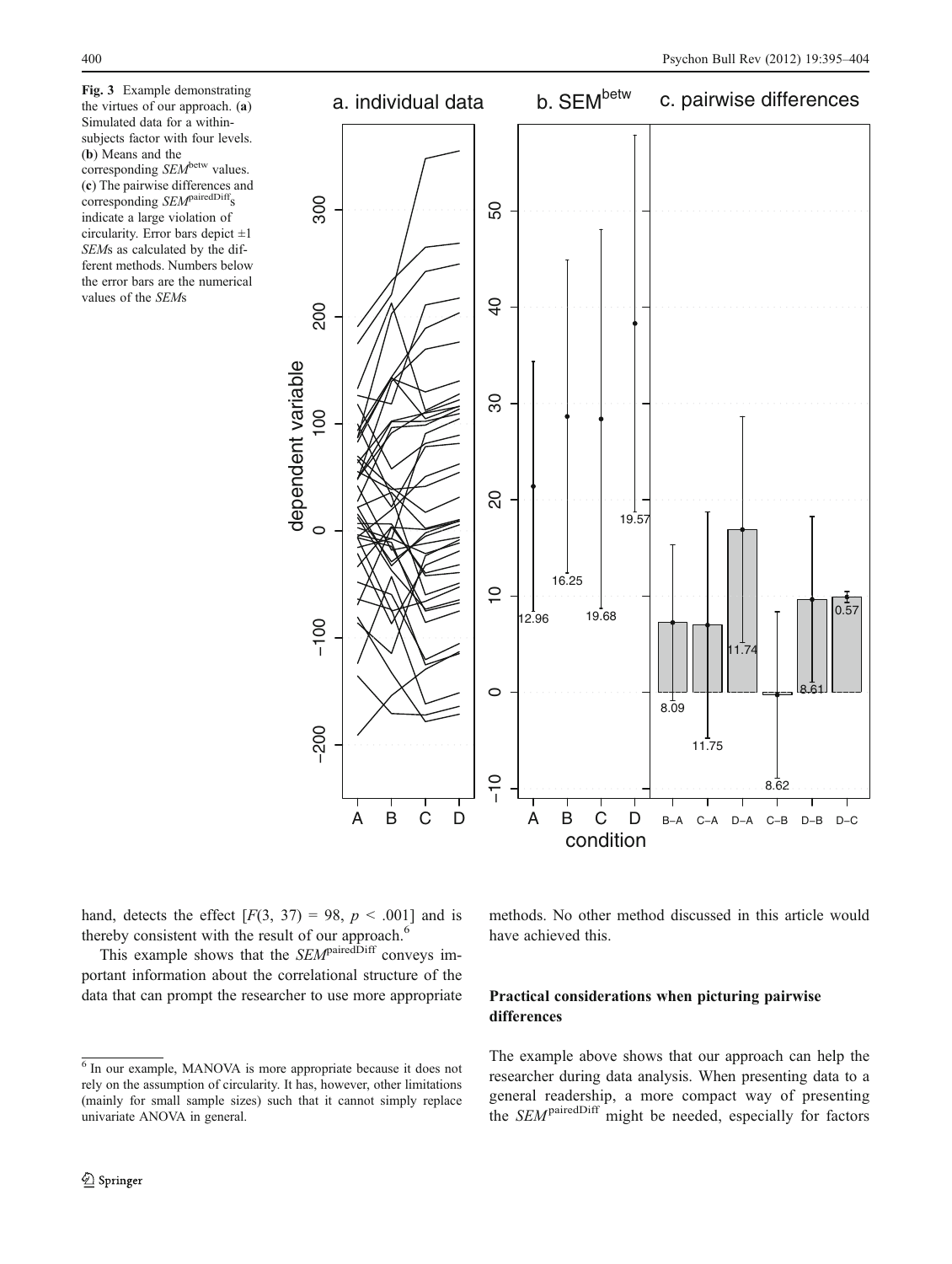with many levels *[because the number of pairwise dif*ferences can become large; J factor levels will result in  $J(J - 1)/2$  pairwise differences]. If a plot of pairwise differences would be overly tedious, one could (a) present the data as an upper triangular matrix, either in numerical form or as a color-coded heat map, or (b) present the  $SEM$ <sup>pairedDiff</sup> together with the  $SEM$ <sup>L&M</sup> in one single plot, as shown in Fig. [1f](#page-1-0). In this plot, the error bars with short crossbars correspond to the  $SEM$ <sup>pairedDiff</sup> (scaled, see below), and the error bars with long crossbars correspond to the  $SEM^{L&M}$ . The plot gives a correct impression of circularity by means of the scaled SEM<sup>pairedDiff</sup>s (if circularity holds, all scaled  $SEM^{\text{pairedDiff}}$ s will be similar to  $SEM^{\text{L&M}}$  and allows for application of the 3-SEM rule to interpret differences between means. The downside is that it is not immediately apparent which error bars belong to which pair of means. The researcher needs to decide whether compactness of presentation outweighs this limitation.

To create a plot like Fig. [1f,](#page-1-0) each SEM<sup>pairedDiff</sup> is multiplied by  $\frac{1}{\sqrt{2}}$  and then plotted as an error bar for each of the two means from which the difference was calculated. The scaling is necessary because we go back from a difference of two means to two single means. The scaling gives us, for each mean, the SEM that would correspond to the SEM of the difference if the two means were independent and had the same variability, such that the 3-SEM rule can be applied and the scaled  $SEM^{\text{pairedDiff}}$ s are compatible with the  $SEM^{\text{L&M}}$ s (Appendix. [A1](#page-8-0)).

## Generalization to multifactor experiments

(a.) **Only within-subjects factors** So far, we have discussed only single-factor designs. If more than one repeated measures factor is present, the SEM<sup>pairedDiff</sup> should be calculated across all possible pairwise differences. This simple method is consistent with the Loftus and Masson [\(1994](#page-9-0)) method, which also reduces multiple factors to a single factor (e.g., a  $3 \times 5$  design is treated as a singlefactor design with 15 levels).

With regard to circularity, our generalization is slightly stricter than necessary, because we consider the pairwise differences of the variance–covariance matrix for the full comparison (by treating the design as a single-factor design). If the variance–covariance matrix fulfills circularity for this comparison, then it also fulfills it for all subcomparisons, but not vice versa (Rouanet & Lepine,

[1970,](#page-9-0) Corollary 2). Therefore, it is conceivable that the  $SEM$ <sup>pairedDiff</sup> values indicate a violation of circularity, but that a specific subcomparison corresponding to one of the repeated measures factors does not. However, we think that the simplicity of our rule outweighs this minor limitation.

(b.) Mixed designs (within- and between-subjects factors) In mixed designs, an additional complication arises because each group of subjects (i.e., each level of the between-subjects factors) has its own variancecovariance matrix, all of which are assumed to be homogeneous and circular. Thus, there are two assumptions, HOV and circularity. As was mentioned by Winer et al. ([1991,](#page-9-0) p. 509), "these are, indeed, restrictive assumptions"—hence, even more need for a visual guide to evaluate their plausibility.

Consider one within-subjects factor and one between-subjects factor, fully crossed, with equal group sizes. For each level of the between-subjects factor, we suggest a plot with the means and  $SEM$ <sup>betw</sup> for all levels of the within-subjects factor, along with a plot showing the pairwise differences and their SEMpairedDiff (Fig. [4](#page-7-0) and Appendix [A2\)](#page-8-0). To evaluate the homogeneity and circularity assumptions, respectively, one would gauge whether all  $SEM^{\text{betw}}$  values corresponding to the same level of the within-subjects factor were roughly equal and whether all possible SEM<sup>pairedDiff</sup>s were roughly equal.

Inspecting Fig. [4a](#page-7-0) shows that Group 2 has higher  $SEM<sup>betw</sup>$  than the other groups, suggesting a violation of the HOV assumption. And indeed, the four corresponding Levene ([1960](#page-9-0)) tests, each comparing the variability of the groups at one level of the within-subjects factor, show a significant deviation from HOV (all  $Fs > 27$ , all  $ps < .001$ ). Our approach reveals that this is due to the higher variability of Group 2. Inspecting Fig. [4b](#page-7-0) shows that the SEM<sup>pairedDiff</sup>s are similar, suggesting that circularity is fullfilled. This, again, is consistent with standard repeated measures methods (Greenhouse–Geisser  $\varepsilon = .960$ , Huynh–Feldt  $\varepsilon = 1$ , Mauchly test  $W = .944$ ,  $p = .25$ ).

#### Precautions

Although we believe our approach to be beneficial, it needs to be applied with caution (like any statistical procedure). Strictly speaking, the method only allows judgments about pairwise differences and the circularity assumption; it does not allow judgments of main effects or interactions. For this,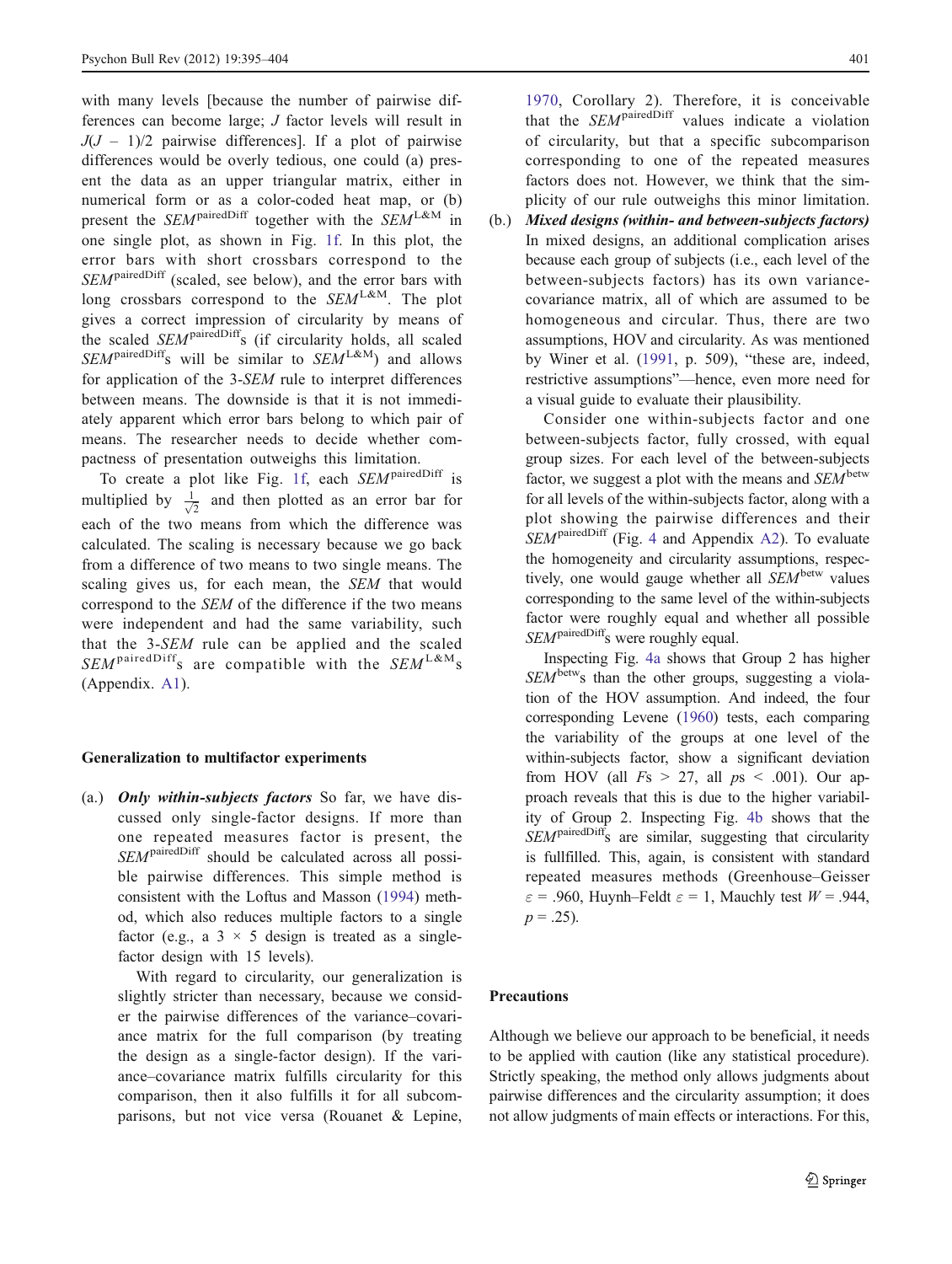<span id="page-7-0"></span>

Fig. 4 Generalization of our approach to mixed designs. The example has one between-subjects factor with three levels (Groups 1–3) and one within-subjects factor with four levels (conditions A–D) (a) Means and the corresponding  $SEM^{\text{betw}}$  values. Group 2 has larger  $SEM^{\text{betw}}$ s,

indicating a violation of the homogeneity assumption. (b) Pairwise differences and the corresponding SEM<sup>pairedDiff</sup>s indicate no violation of circularity. Error bars depict  $\pm 1$  SEMs as calculated by the different methods. Numbers below the error bars are the numerical values of the SEMs

we would need pooled error terms and overall averaging, as used in ANOVA. Also, our use of multiple estimates of variability (i.e., for each pairwise difference, a different  $SEM<sup>pairedDiff</sup>$ ) makes each individual  $SEM<sup>pairedDiff</sup>$  less reliable than an estimate based on the pooled error term. In many situations, however, neither restriction is a serious limitation.

For example, consider Fig. [1g](#page-1-0). The SEM pairedDiff values are consistent, such that the SEM based on the pooled error term will be similar to them (Appendix [A1](#page-8-0)) and that the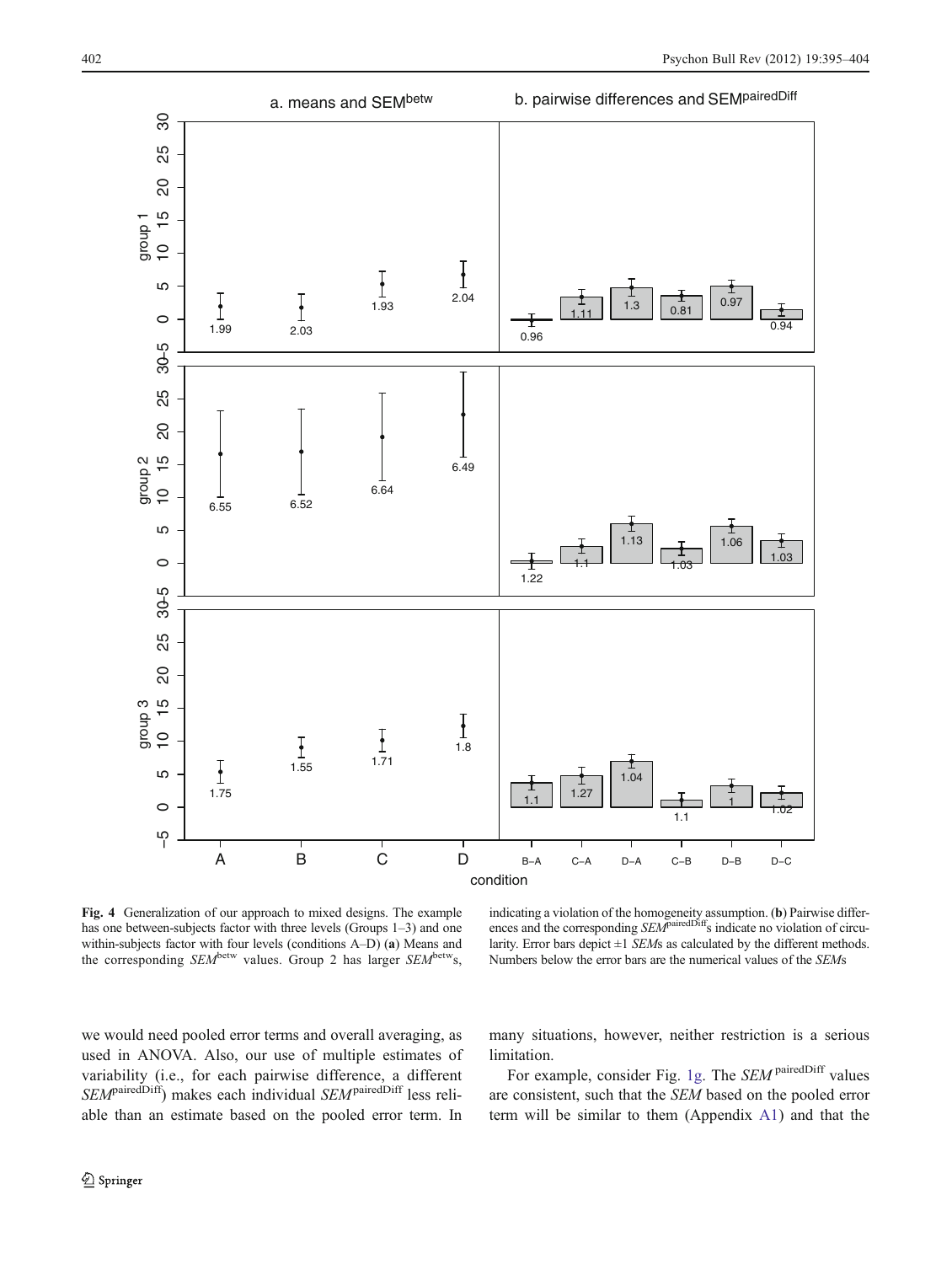<span id="page-8-0"></span>inherently reduced reliability of the SEM<sup>pairedDiff</sup> will be no problem. Each pairwise difference suggests a significant difference from zero, be it interpreted as a-priori or post-hoc test,<sup>7</sup> or by applying the 2-*SEM* rule of eye. Therefore, a reader seeing only this figure will have an indication that the main effect of the ANOVA is significant. This example again shows how our method can supplement (though not supplant) traditional numerical methods.

## **Conclusions**

We have suggested a simple method to conceptualize variability in repeated measures designs: Calculate the SEM<sup>pairedDiff</sup> of all pairwise differences, and plot them. The homogeneity of the SEM<sup>pairedDiff</sup> provides an assessment of circularity and is (unlike the normalization method) a valid generalization of the well-established Loftus and Masson [\(1994](#page-9-0)) method.

Acknowledgments Supported by Grants DFG-FR 2100/2,3,4-1 to V. H.F. and NIMH-MH41637 to G.R.L. Calculations were performed in R (available at [www.R-project.org\)](http://www.R-project.org).

Open Access This article is distributed under the terms of the Creative Commons Attribution License which permits any use, distribution, and reproduction in any medium, provided the original author (s) and the source are credited.

#### Appendix

## A1. Relationship between  $SEM$ <sup>pairedDiff</sup> and  $SEM^{L&M}$

We show that the  $SEM^{L&M}$  is equal to the pooled and scaled SEM<sup>pairedDiff</sup> in the following way:

$$
SEM^{L\&M} = \sqrt{\left(\frac{1}{\sqrt{2}} SEM^{pairedDiff} \right)^2}
$$

This notation is similar to that of Winer et al. [\(1991](#page-9-0)): The horizontal line and the two dots indicate that all corresponding SEM<sup>pairedDiff</sup>s are pooled. For example, in

Fig. [1g](#page-1-0), the *SEM*<sup>pairedDiff</sup> values are 0.3333, 0.2906, and 0.4163, such that

$$
SEM^{L&M} = \sqrt{\frac{\left(\frac{1}{\sqrt{2}} SEM^{pairedDiff}_{12}\right)^2 + \left(\frac{1}{\sqrt{2}} SEM^{pairedDiff}_{13}\right)^2 + \left(\frac{1}{\sqrt{2}} SEM^{pairedDiff}_{23}\right)^2}{3}}
$$
  
=  $\sqrt{\frac{0.2357^2 + 0.2055^2 + 0.2944^2}{3}} = 0.2480$ 

For the proof, consider a factor with  $J = 3$  levels first. For a single-factor repeated measures ANOVA,  $MSE = \overline{var} - \overline{cov}$ . (Winer et al., [1991](#page-9-0), p. 264). Because  $SEM^{L&M} = \sqrt{\frac{MSE}{n}}$ , we obtain  $SEM^{L&M^2} = \frac{MSE}{n} = \frac{\overline{var} - \overline{cov}}{n}$ n  $=\frac{var_1 + var_2 + var_3 - cov_{12} - cov_{13} - cov_{23}}{3n}$ 3n

The *SEM* for the difference between levels  $k$  and  $l$  is  $SEM_{kl}^{pairedDiff} = \sqrt{\frac{var_k - 2cov_{kl} + var_l}{n}}$ . Multiplying by  $1/\sqrt{2}$  and pooling gives

$$
\begin{aligned}\n&\left(\frac{1}{\sqrt{2}}\,SEM^{pairedD\mathit{iff}}\,\right)^2 = \frac{1}{3}\left(\frac{1}{2}\,SEM^{pairedD\mathit{iff}^2}_{12} + \frac{1}{2}\,SEM^{pairedD\mathit{iff}^2}_{13} + \frac{1}{2}\,SEM^{pairedD\mathit{iff}^2}_{23}\right) \\
&= \frac{var_1 - 2cov_{12} + var_2 + var_1 - 2cov_{13} + var_3 + var_2 - 2cov_{23} + var_3}{6n} \\
&= \frac{var_1 + var_2 + var_1 - cov_{13} - cov_{13} - cov_{13} - cov_{23}}{3n} = SEM^{L\&M^2}\n\end{aligned}
$$

Generalization to a factor with more than three levels: There are  $J(J - 1)/2$  pairwise differences,  $J(J - 1)/2$  covariances, and J variances. This gives

$$
\overline{\left(\frac{1}{\sqrt{2}} SEM^{pairedDiff.}\right)^2} = \frac{2}{J(J-1)} \sum_{K=1}^{J-1} \sum_{l=k+1}^{J} \frac{1}{2} SEM_{kl}^{pairedDiff^2}
$$
  
\n
$$
= \frac{2}{J(J-1)} \frac{1}{2n} \sum_{k=1}^{J-1} \sum_{l=k+1}^{J} \text{var}_k - 2\text{cov}_kl + \text{var}_l
$$
  
\n
$$
= \frac{1}{n} \left( \frac{1}{J(J-1)} \sum_{k=1}^{J} (J-1) \text{var}_k - \frac{1}{J(J-1)} \sum_{k=1}^{J-1} \sum_{l=k+1}^{J} 2 \text{cov}_kl \right)
$$
  
\n
$$
= \frac{1}{n} \left( \frac{1}{J} \sum_{k=1}^{J} \text{var}_k - \frac{2}{J(J-1)} \sum_{k=1}^{J-1} \sum_{l=k+1}^{J} \text{cov}_kl \right)
$$
  
\n
$$
= \frac{1}{n} \left( \overline{\text{var}} - \overline{\text{cov}} \right)
$$

## A2. Mixed designs

We treat all within- and between-subjects factors of a mixed design as single factors, such that we reduce the problem to one between- and one within-subjects factor. In such a twofactor mixed design, there is for each level of the betweensubjects factor a different variance–covariance matrix for the within-subjects factor, which all have to be homogeneous and circular (Winer et al., [1991,](#page-9-0) p. 506). If group sizes

 $\sqrt{7}$  As an example, let us calculate the confidence interval (CI) for the difference "2 s-1 s": (a) A-priori test: The 95% critical value of the  $t$ distribution is  $t_{\text{crit95%}}(9) = 2.26$ , resulting in a CI of  $2 \pm (0.33 \times 2.26) =$ [1.25, 2.75]. (b) Post-hoc test with Bonferroni correction: With  $J = 3$ pairwise comparisons, we need the  $(100 - 5/3) = 98.33\%$  criterion of the *t* distribution, which is  $t_{\text{crit98.33\%}}(9) = 2.93$ , and the CI is calculated as  $2 \pm (0.33*2.93) = [1.03, 2.97]$ .